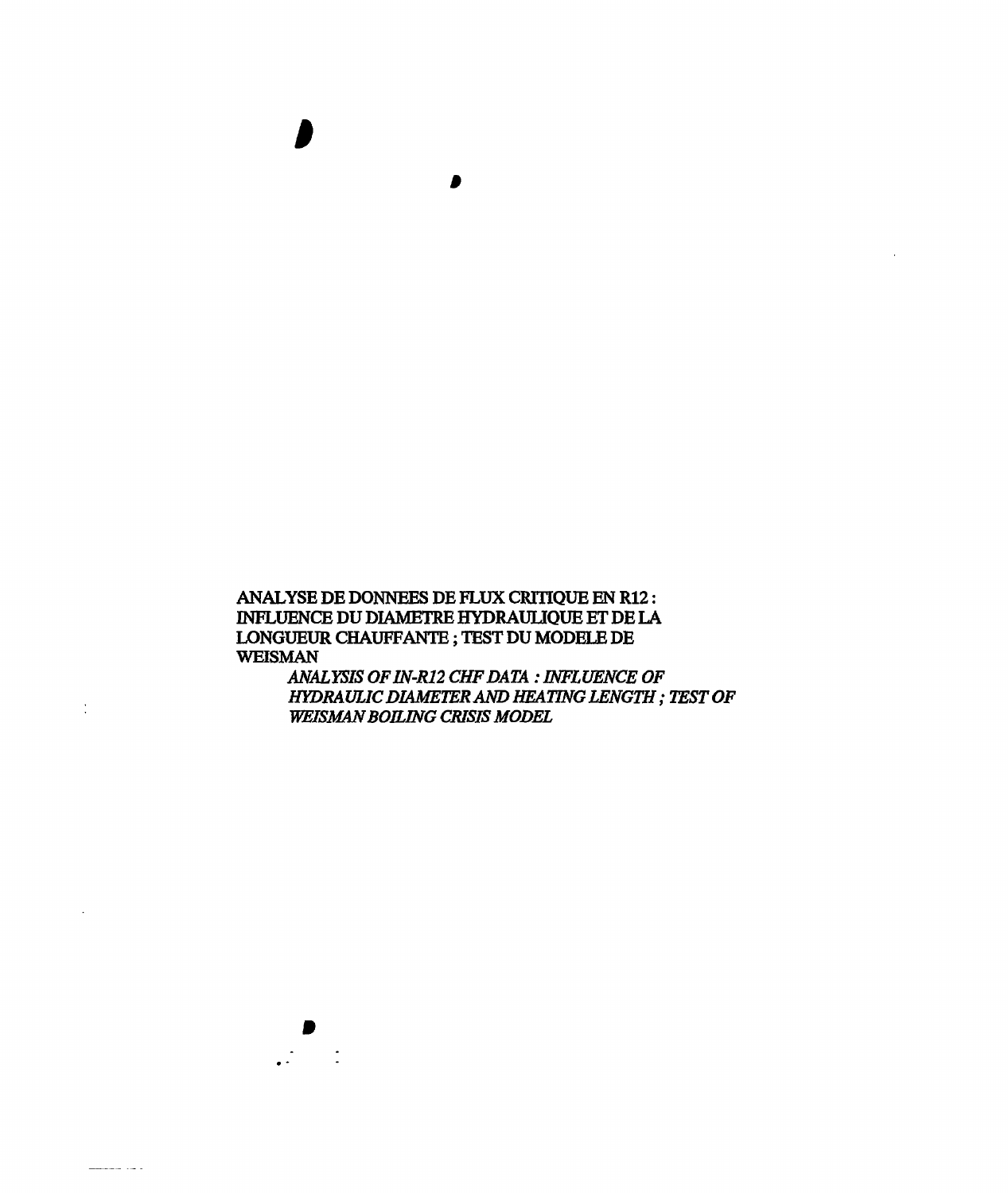| EDF                                                       | Direction des Etudes<br>et Recherches                             |                                     |                            |
|-----------------------------------------------------------|-------------------------------------------------------------------|-------------------------------------|----------------------------|
| Electricité<br>de France                                  | <b>Service Information</b><br><b>Prospective et Normalisation</b> | <b>CLAMART</b>                      | Le $12/10/94$              |
| Département Systèmes d'information<br>et de documentation |                                                                   | MME GAGNEBIEN G.<br>CEA - CE SACLAY |                            |
| <b>Groupe Exploitation</b>                                |                                                                   |                                     |                            |
| de la Documentation Automatisée                           |                                                                   | <b>MIST-SBDS-SPRI</b>               |                            |
| 1. avenue du Gal de Gaulle<br>92141 CLAMART Cedex         |                                                                   |                                     | 91191 GIF SUR YVETTE CEDEX |

**à l'atlcnlion de :**

# **MEMOIRE TECHNIQUE ELECTRONIQUE**

Cette feuille est détachable grâce à la microperforation sur le coté droil. \*\*\*\*\*\*\*\*\* 

Référence de la demande : **F488770** Origine: **A VIS DE PARUTION NORMES E** Votre commande

Numéro du document : **93NR00148**

 $\ddot{\phantom{a}}$ 

**Titre** : **ANALYSE DE DONNEES DE FLUX CRITIQUE EN R12 : INFLUENCE DU DIAMET RE HYDRAULIQUE ET DE LA LONGUEUR CHAUFFANTE ; TEST DU MODELE D! WEISMAN**

Auteurs : **CZOP V./HERER CH./SOUYRI A./GARNIER J.**

Source : **COLL. NOTES INTERNES DER. PRODUCTION D'ENERGIE (HYDRAULIQUE, THE Serial** :

Référence du document : **SANS**

**Nombre de** pages: **0018 Nombre d'exemplaires : 001 Support : P**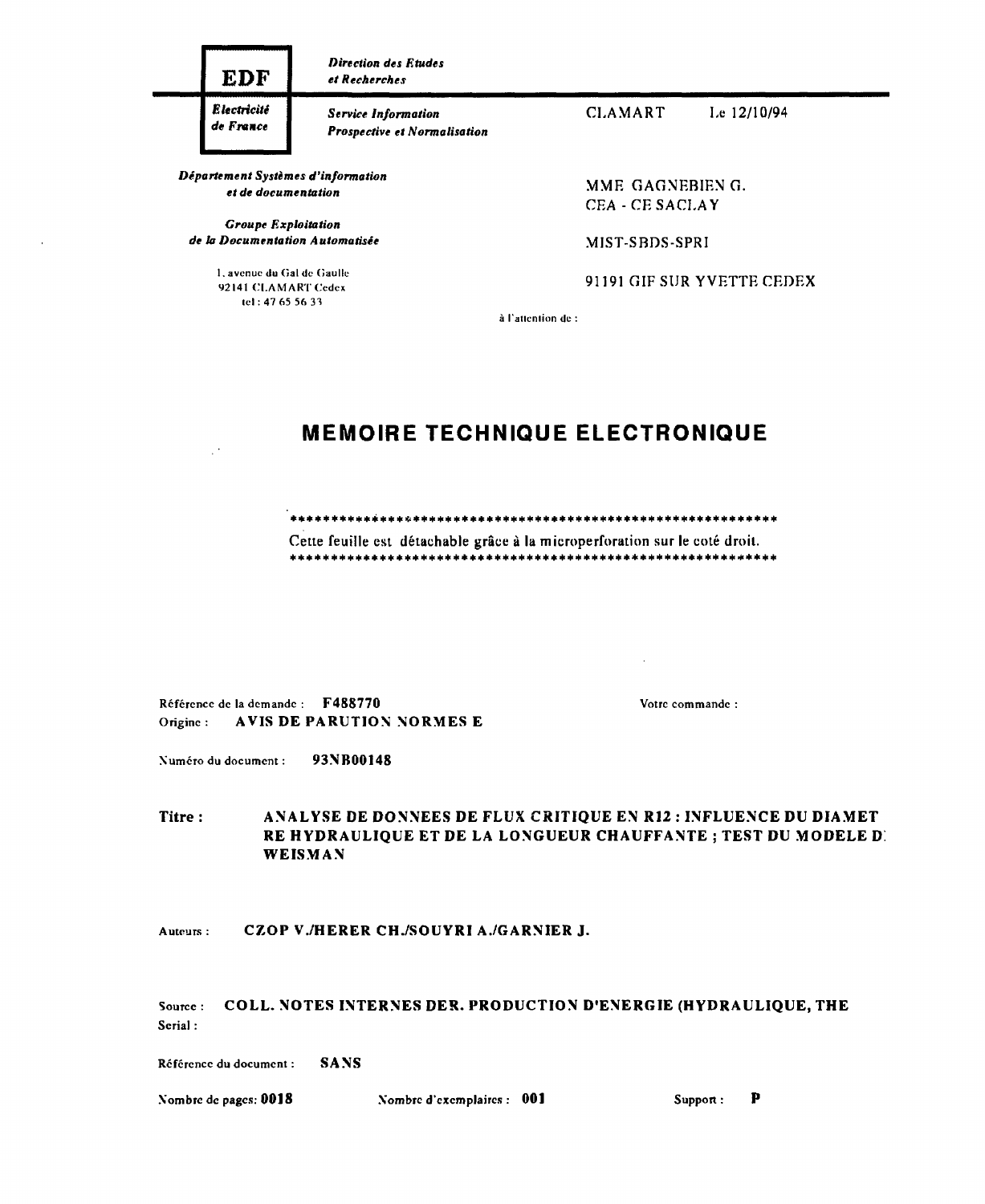

**Electricité**

**SERVICE RÉACTEURS NUCLÉAIRES ET ECHANGEURS Département Transferts Thermiques et Aérodynamique**

**Septembre 1993**

**CZOP V. HERERCH. SOUYRIA. GARNIERJ.**

 $\ddot{\phantom{0}}$ 

# **ANALYSE DE DONNEES DE FLUX CRITIQUE EN R12 : INFLUENCE DU DIAMETRE HYDRAULIQUE ET DE LA LONGUEUR CHAUFFANTE ; TEST DU MODELE DE WEISMAN**

*ANALYSIS 0FIN-R12 CHFDATA : INFLUENCE OF HYDRAULIC DIAMETER AND HEATING LENGTH ; TEST OF WEISMAN BOILING CRISIS MODEL*

Pages : 18 93NB00148

**Diffusion : J.-M. Lecœuvre EDF-DER** Service IPN. Département SID © Copyright EDF 1993 **1, avenue du Général-de-Gaulle 92141 Clamait Cedex ISSN 1161-0611**

 $\ddot{\phantom{0}}$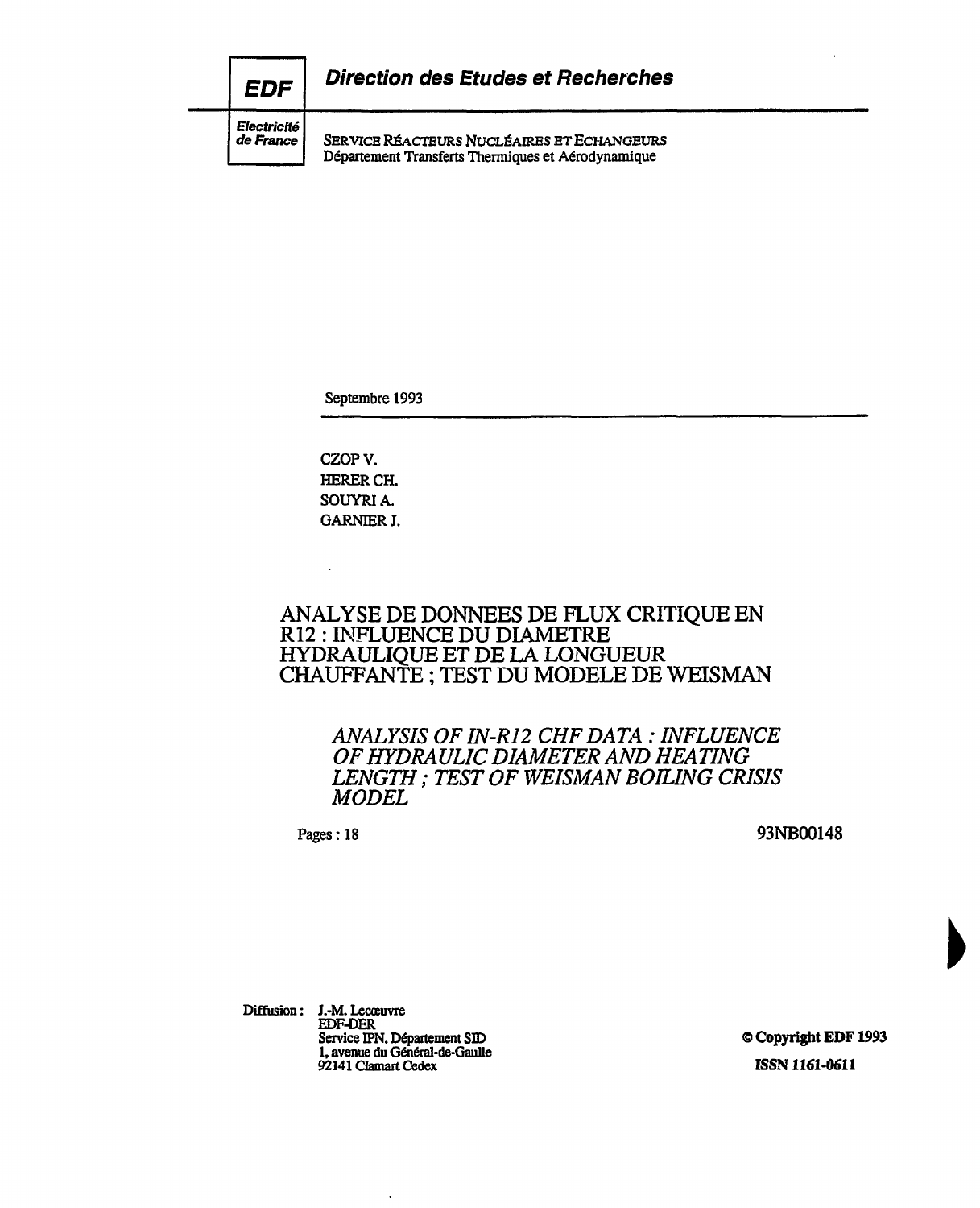## V. CZOP (1), Ch. HERER (2), A. SOUYRI (1) and J. GARNIER (3)

(1) EDF/DERATA, 6 quai WATIER - BP 49 - 78401 CHATOU Cedex (FRANCE)

(2) FRAMATOME, Tour FIAT - Cedex 16 - 92084 PARIS-LA-DEFENSE (FRANCE)

(3) CEA/DRN/STC, 85 X - 38041 GRENOBLE Cedex (FRANCE)

## SYNTHÈSE :

Dans le but d'améliorer la connaissance du phénomène de crise d'ébullition, EDF, le CEA et FRAMATOME ont engagé des programmes expérimentaux en R12 :<br>les programmes APHRODITE (EDF) et DEBORA (collaboration APHRODITE CEA-EDF-FRAMATOME). L'objectif de la première étape de ces programmes est l'acquisition de banques de données de flux critique pour une gamme étendue de paramètres thermohydrauliques, dans des configurations tabulaires et annulaires, pour différentes valeurs du diamètre hydraulique et de la longueur chauffante.

De fait, trois banques de données de flux critique obtenues en R12 et en tube ont été analysées dans cette note :

• les données APHRODITE acquises par EDF avec un diamètre interne de 13 mm,

- les données DEBORA obtenues par le CEA avec un diamètre interne de 19,2 mm,

- les données KRISTA acquises par KfK avec un diamètre interne de 8 mm.

L'analyse de ces résultats, faite à l'aide de corrélations de flux critique ainsi que d'un récent outil mathématique d'interpolation par fonctions spline pseudo-cubiques, conduit aux conclusions suivantes :

- aucune influence de la longueur chauffante sur le flux critique n'est notée,

- l'influence du diamètre ne peut se traduire simplement par une relation type exponentielle, les paramètres thermohydrauliques jouant également un rôle important.

Des calculs avec le modèle théorique de WEISMAN & PEI ont été comparés aux valeurs expérimentales : un assez bon accord est obtenu mais une meilleure prise en compte des effets de la pression et du débit est nécessaire.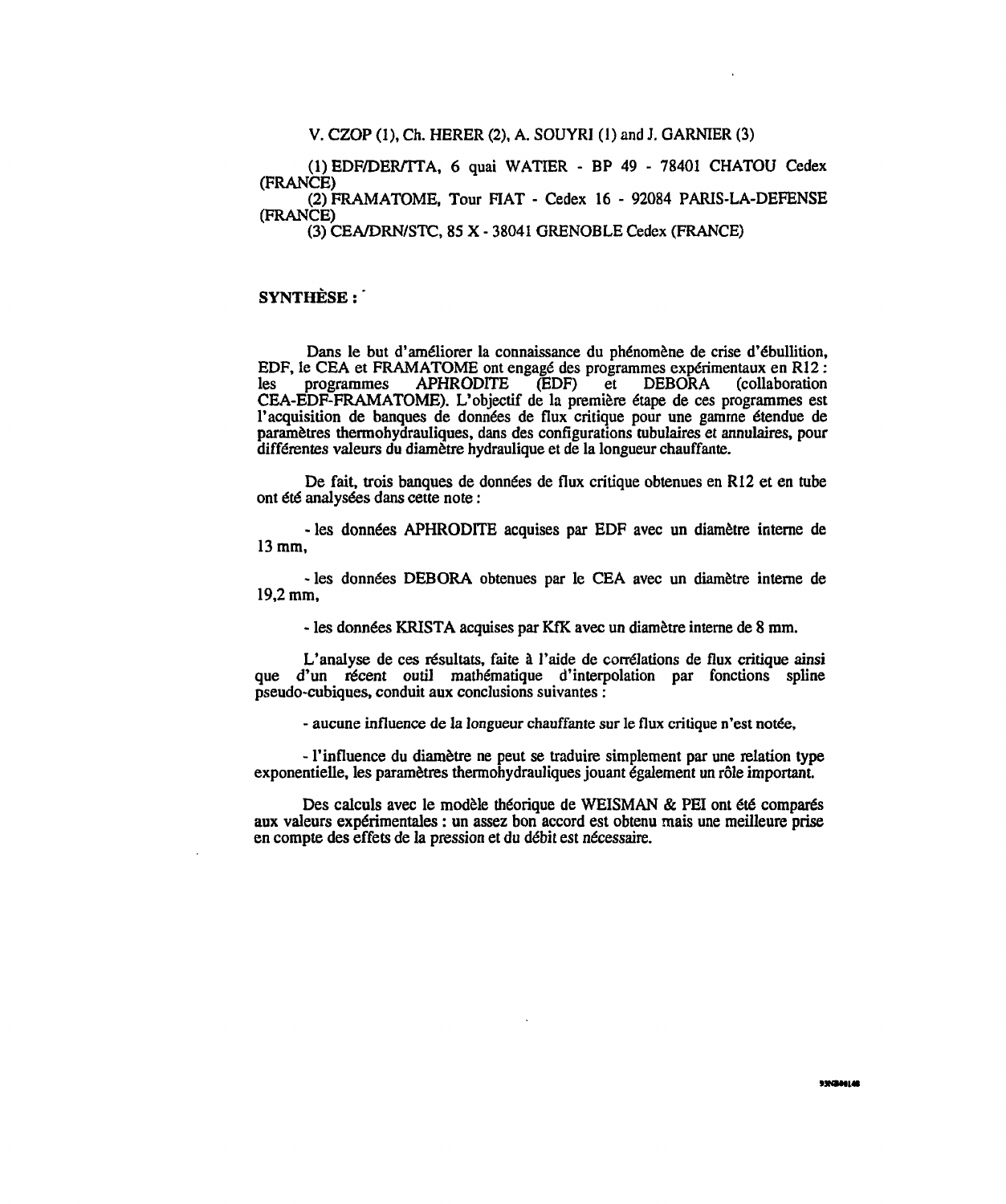## **EXECUTIVE SUMMARY** :

In order to progress on the comprehensive modelling of the boiling crisis phenomenon, Electricité de France (EDF), Commissariat à l'Energie Atomique (CEA) and FRAMATOME have sst up experimental programs involving in-R12 tests : the EDF APHRODITE program and the CEA-EDF-FRAMATOME DEBORA program. The first phase in these programs aims to acquire critical heat flux (CHF) data banks, within large thermal-hydraulic parameter ranges, both in cylindrical and annular configurations, and with different hydraulic diameters and heating lengths. Actually, three data banks have been considered in the analysis, all of them concerning in-R12 round tube tests :

- the APHRODITE data bank, obtained at EDf with a 13 mm inside diameter,
- the DEBORA data bank, obtained at CEA with a 19,2 mm inside diameter,
- the KRISTA data bank, obtained at KfK with a 8 mm inside diameter.

The analysis was conducted using CHF correlations and with the help of an advanced mathematical tool using pseudo-cubic thin plate type spline functions. Two conclusions were drawn :

- no influence of the heating length on our CHF results,

- the influence of the diameter on the CHF cannot be simply expressed by an exponential function of this parameter, as thermal-hydraulic parameters also have an influence.

Some calculations with Weisman & Pei theoretical boiling crisis model have been compared to experimental values : fairly good agreement was obtained, but further study must focus on improving the modelling of the influence of pressure and mass velocity.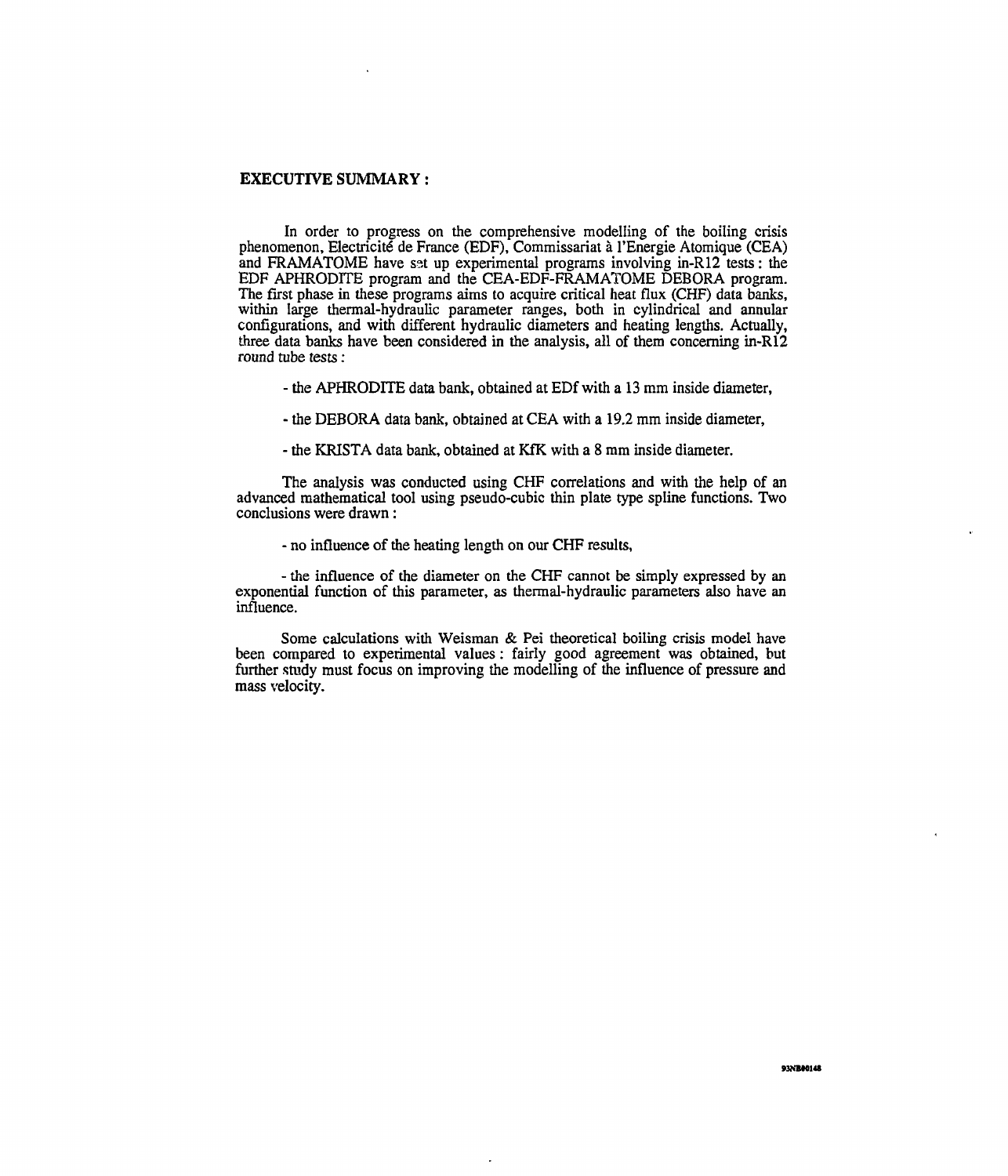## 1. INTRODUCTION

For nuclear power reactor designers and utilities, it is essential that the nuclear fuel is adequately cooled. In the case of pressurised water reactors, the CHF is a limiting parameter beyond which there is a rapid degradation in the heat transfer between the fuel rod and the cooling water that may lead to the loss of the integrity of the fuel clad and the release of fission products into the reactor coolant system. The calculation of the margin to CHF is thus a crucial problem in designing and operating these reactors.

For this reason, a great number of studies of this phenomenon were undertaken in the 1960s and 1970s. These studies were aimed at developing ways of predicting the CHF and permitting establishing the design limits and the operating point for PWRs using an experimental and statistical approach. This type of approach is indispensable and, for this reason, is still applied today. It involves the use of overall CHF data banks with computer codes and statistical analysis tools. Work is continuing in all three areas and is aimed at qualifying new fuel assembly designs, refining the modelling and improving the accuracy of the CHF prediction.

In such fields, where state-of-the-art techniques are predominant, recent results seem to indicate the possibility of significant improvements in the design and operation of PWRs. From this point of view, to develop a more physical model, it is necessary to improve our knowledge and understanding of the boiling crisis phenomenon, by, among other things, improving the list of external determining factors and identifying the basic mechanisms.

In this context, two complementary programs were initiated in France :

- EDFs APHRODITE program,
- the DEBORA program, a joint ŒA/FRAMATOME/EDF project.

These two programs involve running CHF tests, with tubes of different lengths and diameters, using R12 as the coolant fluid. In this paper, we present our analysis concerning the first DEBORA and APHRODITE tests, which, with recent R12 data available in the literature (KfK data bank, obtained on KRISTA test facility), permitted evaluating the influence of two geometric parameters, the heating length and the tube diameter. Lastly, the theoretical approach of Weisman and Pei was tested using the ENEE data (APHRODITE program).

## 2. BASIC ELEMENTS OF THE ANALYSES

#### *2.1 Three in-R12 CHF data bonks have been used*

The following paragraphs mainly focus on ENEE and DEBORA framework and give the main features of the three data banks used, obtained with vertical up-flow inside a *uniform* direct heating round tube. The thermal-hydraulic parameter ranges investigated for the three data banks are shown in Table 1.

#### a) the ENEE data bank

囈

ř

For a few years, EDF has been working on the development of a comprehensive and refined modelling of the boiling crisis phenomenon. To face this long-term and ambitious objective, EDF has set up a program which associates both experimental and numerical techniques:

- the numerical technique is based on the three-dimensional two-fluid eulerian ASTRID code, presently under development, which aims the simulation of boiling two-phase flows [1],

- the experimental approach involves specific experiments performed as part of the EDF's APHRODITE program or carried out through collaboration with other laboratories.

5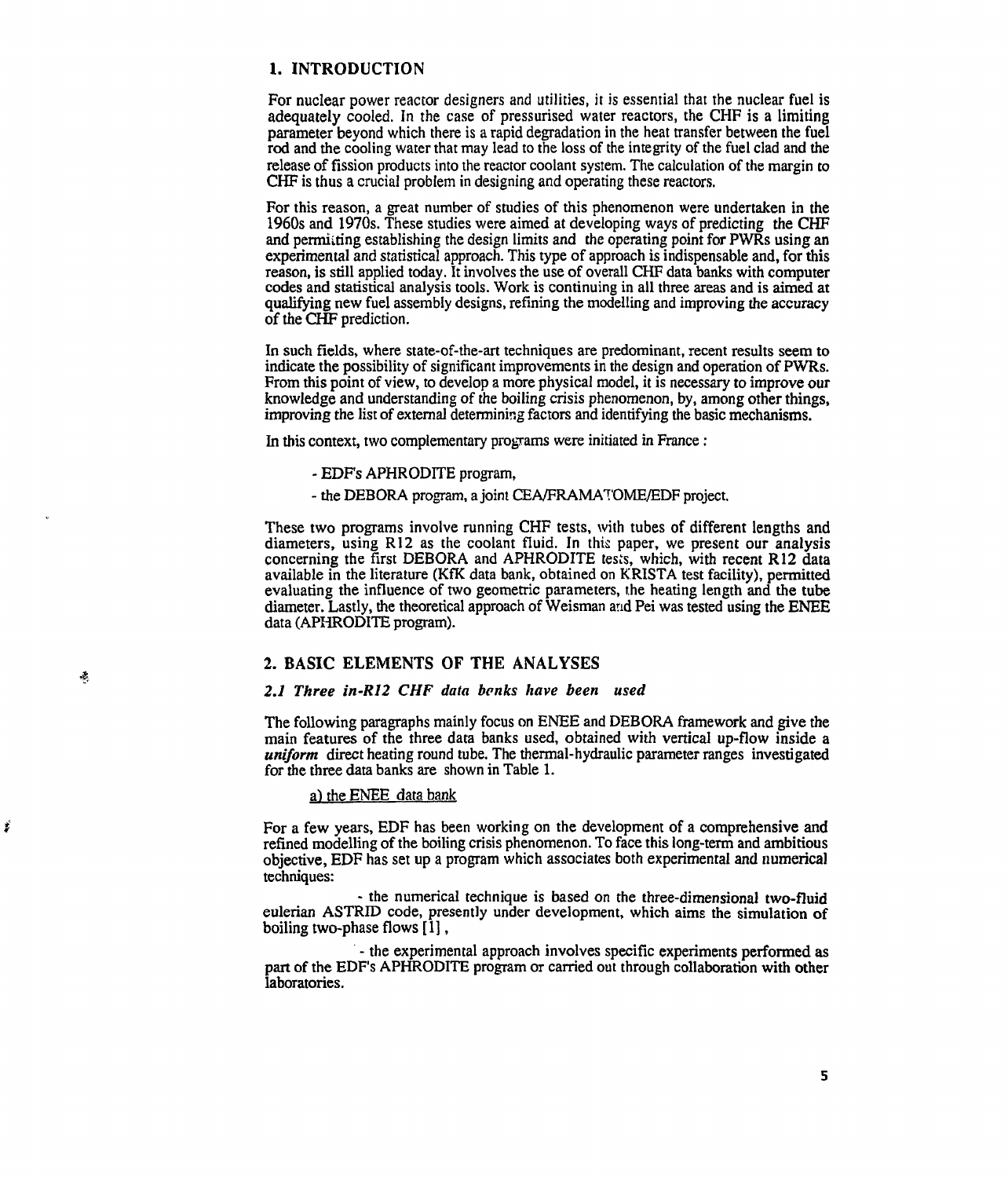The ENEE data bank was obtained on the first mock-up (referred to as ENEE) installed on the APHRODITE loop. This mock-up is an electrically heated tube, with a variable heating length and a tube inside diameter of 13 mm, which is used to calibrate the experimental apparatus, in view of subsequent and more complex experiments *dealing with local analysis of two-phase flow.* An associated program comprises :

- tests of the influence of the operating procedure used for CHF measurements,

- creation and development of a CHF data bank, the quality of which being very well controlled. This data bank has been obtained for three heating lengths ( 6, 3.5 and 1.2 m) .

Both the APHRODITE loop and the ENEE test section as well as the experimental procedures tested, have been previously described in [2] and [3].

#### b) the DEBORA data bank

For several years, FRAMATOME has performed numerous CHF tests in rod bundles with water or R12 as coolant fluids. These tests are carried out at the CEA centre in GRENOBLE on the OMEGA and GRAZIELLA loops. The development of optimised nuclear fuel and the evaluation of thermal-hydraulic margins now requires a better understanding of the boiling crisis phenomenon.

The FRAMATOME's R&D strategy has resulted in a comprehensive program, based on numerical simulations, experimental work and mathematical tools. The experimental program, jointly performed with the collaboration of the CEA, involves the AGATE project [4] for studying the hydrodynamic effect of the fuel mixing grids, and the DEBORA program [5] dedicated to handling all the heat transfer modifications due to the specific environment of the nuclear rod bundles, including the effect of a cold wall, of the grid mixing vanes and the geometry. The first DEBORA CHF data bank was obtained in a 19.2 mm diameter, with two heating lengths : 3.5 and 1 m.

All this information will help in qualifying the new code version FLICA IV (real 3-D), FLICA III-F being the current sub-channel analysis code used by FRAMATOME.

Furthermore, as the highest accuracy *is* always obtained by specific tools applied to a single product, FRAMATOME has developed a correlation [6] for its new AFA-2G nuclear fuel.

#### c) the KfK data bank

This data bank, published by Cheng X. in [7], has been obtained using a 8 mm inside diameter tube, with a 0.688 m heating length.

## *2.2 The statistical analyses are performed using a newly developed tool*

The thermal-hydraulic operating parameters (i.e. mass velocity, outlet pressure, outlet quality) investigated in the three above mentioned data banks are in the same ranges, but not the same individual values. As a consequence, a direct comparison between the raw CHF data is not sufficient to get a reliable quantitative insight into the effect of the two geometrical parameters involved : heating length and tube diameter.

To do so, we have to define CHF predictors for each of these data banks and apply them to the others or use them to interpolate experimental values for specific thermal-hydraulic parameter values (same values for all three data banks). These predictors have been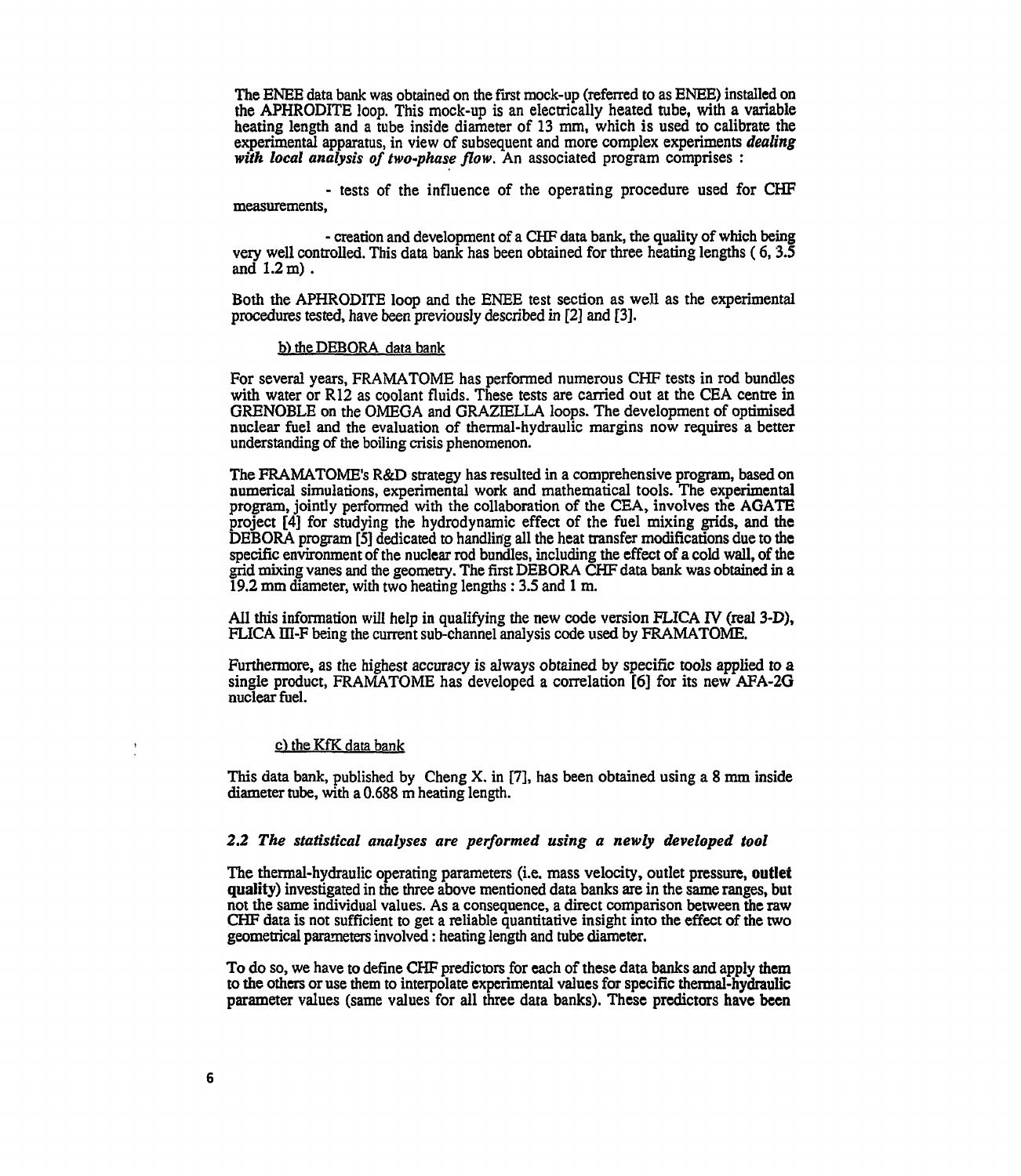obtained using an advanced statistical method jointly developed by the CEA and FRAMATOME. For the last two years, EDF has been also supporting this project.

This method, called PLAQUE [8], is a mathematical tool, using pseudo-cubic thin-plate type spline functions. It has two main features :

- no a priori CHF model has to be given,

- the residual standard deviation obtained is smaller than the one given by a classical least square regression.

#### *2.3 Be careful when using the R12 thermodynamic property tables !*

The analysis of the CHF data has been conducted considering the so-called "local conditions hypothesis", i.e. using the local thermal-hydraulic parameters values calculated at the boiling crisis location (usually close to the tube outlet). The quality is obtained from a heat balance over the tube, which requires the use of R12 thermodynamic properties.

Outlet quality calculations performed with two different R12 thermodynamic property tables [9] and [10] showed significant differences between results that would have biased the CHF data bank analyses. Thus, for the comparative studies described in this paper, the outlet quality was calculated using the ASHRAE tables, regardless of the data bank. Since the parameters given in the published KfK data bank are outlet pressure, mass velocity and inlet quality, our outlet quality calculations cannot be free of possible differences due to the property values at the inlet. In order to perform better comparative analyses using various data banks, we must know *the raw experimental parameters* : inlet and outlet pressure, *inlet temperature,* mass velocity (and, of course, the associated CHF).

## 3. PRELIMINARY ANALYSIS USING CORRELATIONS

Initially, we wanted to globally situate the data banks with respect to previous data banks using die most frequently employed non-propriety correlations, i.e. W3 [11], Biasi [12], CISE-4 [13], Bowring[14] and the Doroschuk tables [15]. This required employing a scaling law to relate the characteristics of R12 to equivalent water values. The Stevens [16] method was used, although the Ahmad [17] method gives similar results.

These calculations are useful to verify the validity of these correlations and of the scaling laws and in the same time, to observe the general effects of varying the heating length and the tube diameter.

It turns out that only the Biasi correlation can be applied to all the data in Table 1. The 19.2 mm diameter tube in the DEBORA tests and the 6 m heating length in the ENEE.A&B tests fall outside the geometrical validity ranges of the other correlations. We have, however, performed the calculations respecting only the validity range for the thermal-hydraulic conditions specified in Table 2.

Table 2 also contains the statistical values characterising the quality of the prediction, i.e. the average value of the ratios of the predicted fluxes to the measured CHF, the associated standard deviation, and the number of tests validated. In most cases, the values are of the right order of magnitude. However, it is easily seen that none of the methods for predicting the CHF is very accurate. These results demonstrate the weaknesses of these correlations for taking into account the effects of the hearing length (DEBORA 1 and 2 comparison and ENEE.A&B and ENEE.C comparison) and hydraulic diameter ORA 1 and ENEE.C comparison).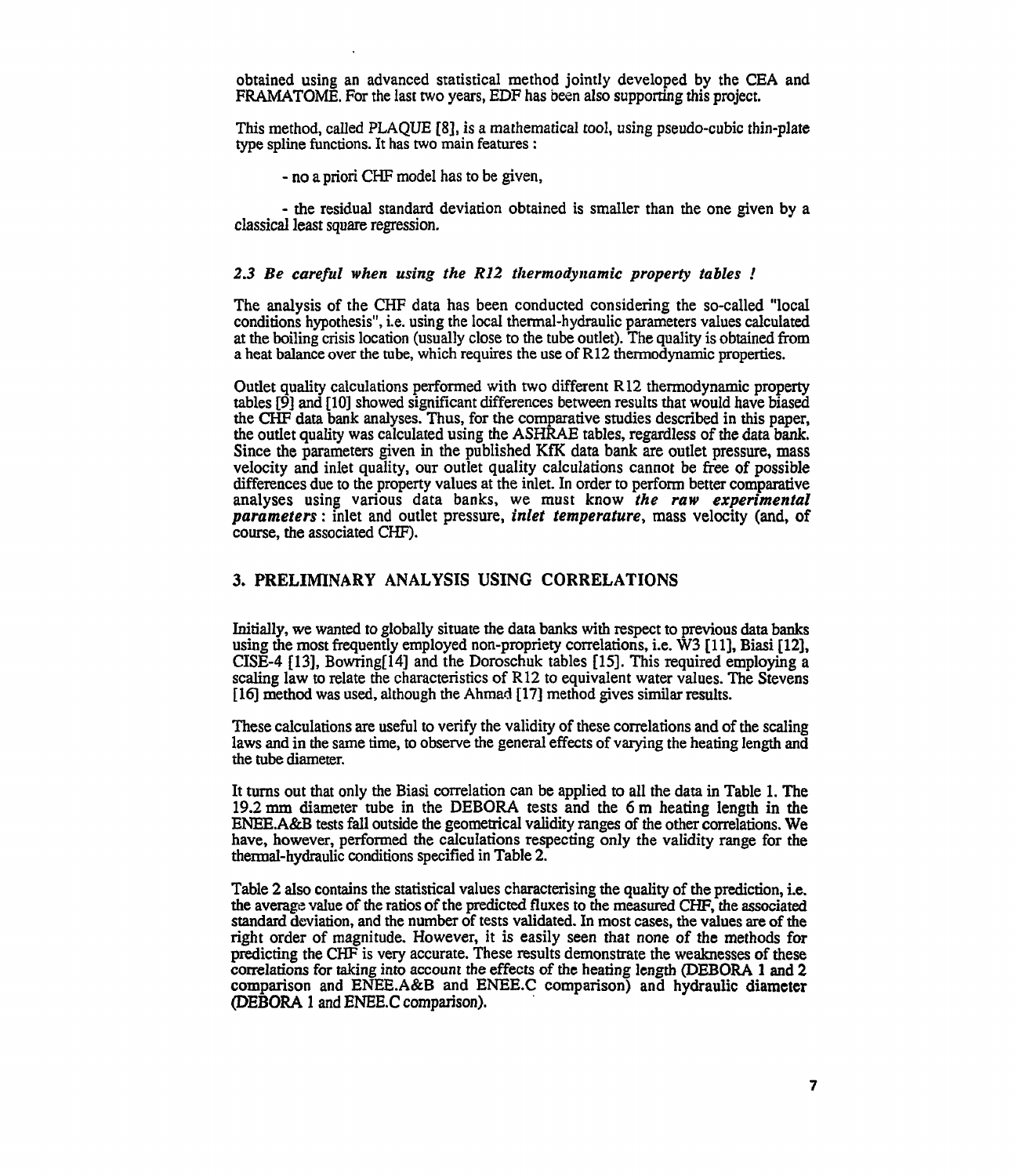## 4. **THE** EFFECT OF HEATING LENGTH ON CHF

Most authors agree on the fact that, when the heating length to diameter ratio is greater than about 80, the length has no influence on the CHF in uniformly heated tubes, i.e. the local conditions hypothesis is valid. The experimental proof is not easy to obtain, due to the technical difficulties in covering the same parameter ranges for all the lengths.

Nevertheless, both on DEBORA and ENEE, some tests were achieved with the same thermal-hydraulic parameter values with different lengths. Examples are given in Figure 1 for DEBORA and in Figure 2 for ENEE, where the CHF is plotted versus the quality. The values obtained for one length seem to follow the same curve as those obtained for other lengths, for the same pressure and mass velocity ; but this visual observation is not sufficient.

Therefore, the mathematical tool PLAQUE was used to confirm this observation. First, we have checked the quality of our predictors by comparing the predicted values with the experimental ones used to calculate each predictor. Generally speaking, the predictors we have obtained for the data banks studied are not reliable for mass velocity values of less than 2000 kg/m<sup>2</sup>s (probably due to the phenomenon itself). Furthermore, for the ENEE data bank, the predictions are not very good at high values of CHF (greater than 200 kW/m<sup>2</sup> ) because only a few points are available, but however contribute in calculating the predictor. As in all statistical methods, the experimental points must be regularly spread out over the parameter field.

Due to the number of tests for each length of the ENEE and DEBORA data banks, only ENEE.A&B (6 m) and ENEE.C (3.5 m) have been statistically compared with a good confidence level. In a first phase, the intersection between the two parameter fields has been defined and called "the common field". This common field is composed of 5 values of pressure (1.5, 2., 2.5, 3. and 3.5 MPa), 4 values of mass velocity (1000, 2700,4000 5500) and qualities from -0.06 to 0.4.

One predictor has been calculated for each of the two data banks limited to the points in this common field (PLAQUE-6r for 6 m, calculated with 106 points and PLAQUE-3.5r for 3.5 m, with 73 points). Then, each of them was qualified, by comparison with the experimental values. The prediction-to-measurement ratio is good (as illustrated in Figures 3 and 4) and the best agreement was obtained for the 6 m heating length.

Finally, the values calculated with these two predictors, for the two data banks, have been compared. This comparison is summarised in Table 3, where the prediction-tomeasurement-ratio is given (averaged value and RMS) for both lengths and predictors. Of course, 6 m data are more accurately calculated with PLAQUE-6r and 3.5 m data with PLAQUE-3.5r. The small differences between the calculations made with the two predictors on the same data bank are not significant, because of the differences between the thermal-hydraulic parameter distribution in the two banks.

#### *These results confirm that no effect of the heating length on the CHF is noted on ENEE data bank.*

The largest difference between the two predictors is obtained when the parameters are near the boundary of the parameter fields, as it is shown in the examples given in Figures 5 and 6, where the ratio of calculations made with PLAQUE-3.5r to those made with PLAQUE-6r is plotted versus quality and mass velocity. This behaviour is probably due to the experimental CHF point distribution.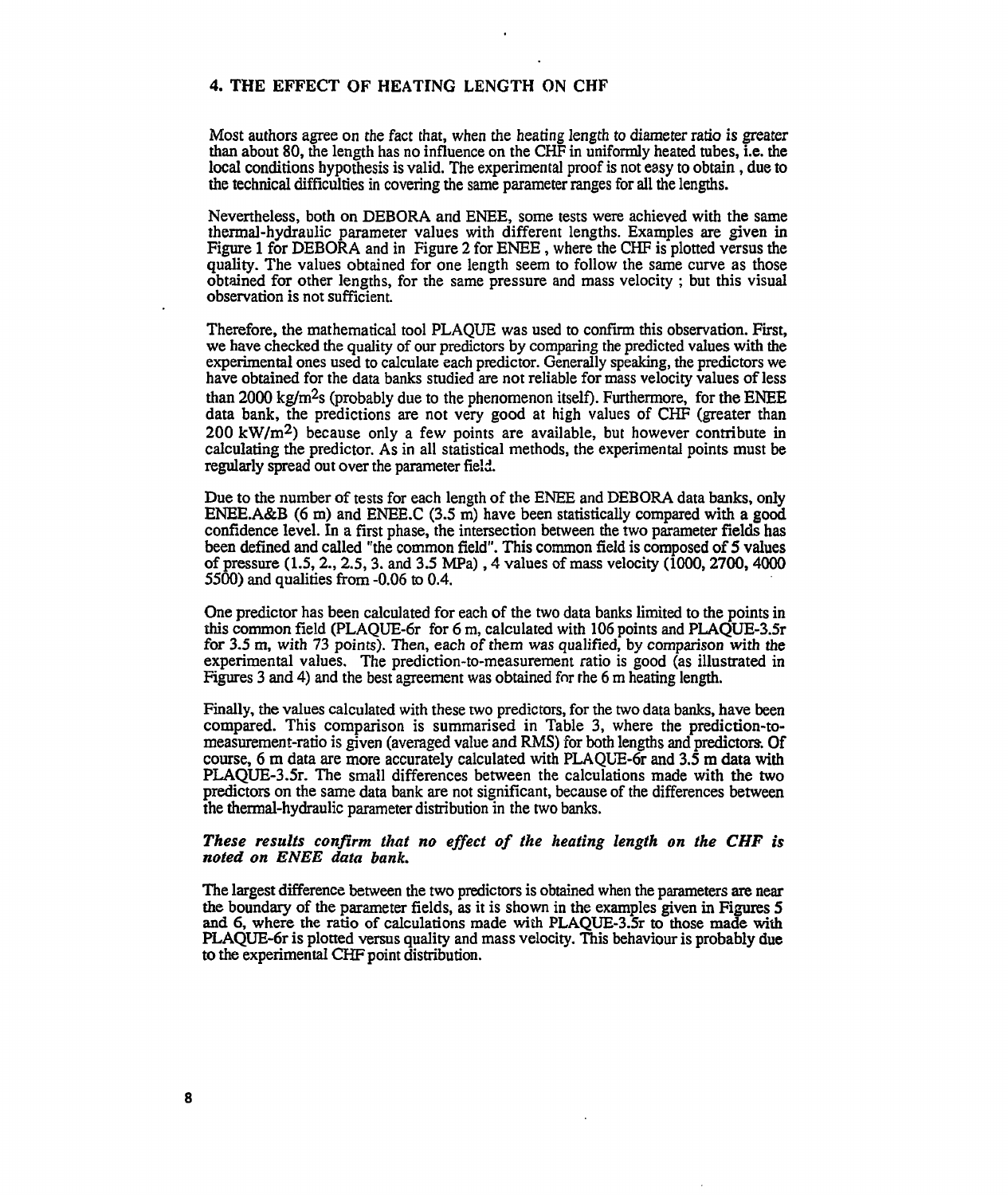## **S. THE EFFECT OF DIAMETER ON CHF**

To express the relationship between the CHF value for 2 different diameters (D and Do), we generally state, as reported for instance in [18] :

(1) 
$$
\phi_c(D) = \phi_c(D_0) \left(\frac{D_0}{D}\right)^c
$$

where  $\varepsilon$  is either constant (0.5 in [15] or 1/3 in [19]) or depends on the local thermalhydraulic parameters. For example, the correlations used in chapter 3 include a CHF versus diameter variation leading to calculated values of  $\varepsilon$  in the range of 0.2 to 0.7 (as shown in Figure 7).

For the current study, the effect of diameter was studied with the experimental CHF values obtained for 8 mm, 13 mm and 19.2 mm. Due to the differences between the thermal-hydraulic parameters investigated in the three data banks, PLAQUE was used to calculate CHF for the three diameter values and for specific thermal-hydraulic parameter values inside the common parameter field. So, three predictors have been calculated, one for each diameter. Moreover, since no heating length effect was found, these predictors have been calculated using all the experimental points for each tube data bank.

Figure 8 shows the as above mentioned calculated CHF versus tube diameter variation. For a given mass velocity and pressure, the CHF decreases versus diameter at low quality, but when the quality reaches a certain threshold, the CHF increases first and then decreases ; it is maximum for the 13 mm tube diameter. This threshold value, which could be linked to the two different types of boiling crisis, depends on pressure and mass velocity value : it decreases when the pressure or the mass velocity increase ; the effect of these two latter parameters could be connected to the size of the bubbles as compared to the size of the tube.

Thus, it turns out that the proposed equation (1) is not valid. Not only is the exponent E a function of pressure, mass velocity and quality but also it varies with the tube diameter.

We wish to stress the point that the KfK values ( 8 mm inside diameter data) may be biased as previously pointed out in chapter 2.3. Actually, we have based our calculatic as, for ENEE and DEBORA on the raw inlet experimental parameters. On the contrary, for KfK data bank, inlet quality was used, and we cannot distinguish in the behaviour of 8 mm diameter data, what may be due to thermodynamic property table differences. Complementary studies must be performed to clarify this matter. In addition, three diameters are not sufficient and new investigations, for diameter values between 8 and 13 mm would be of great interest.

Let's consider now the two data banks ENEE & DEBORA, both parameters being calculated with the same tables. For all points, the CHF value is higher for 13 mm than for 19.2 mm. A straightforward calculation of  $\varepsilon$  indicates that it varies from 0.1 to 0.5 (table 4).

Finally, these results indicate a need in local data to improve a mechanistic approach of the boiling crisis phenomenon ; APHRODITE and DEBORA programs should meet such a need.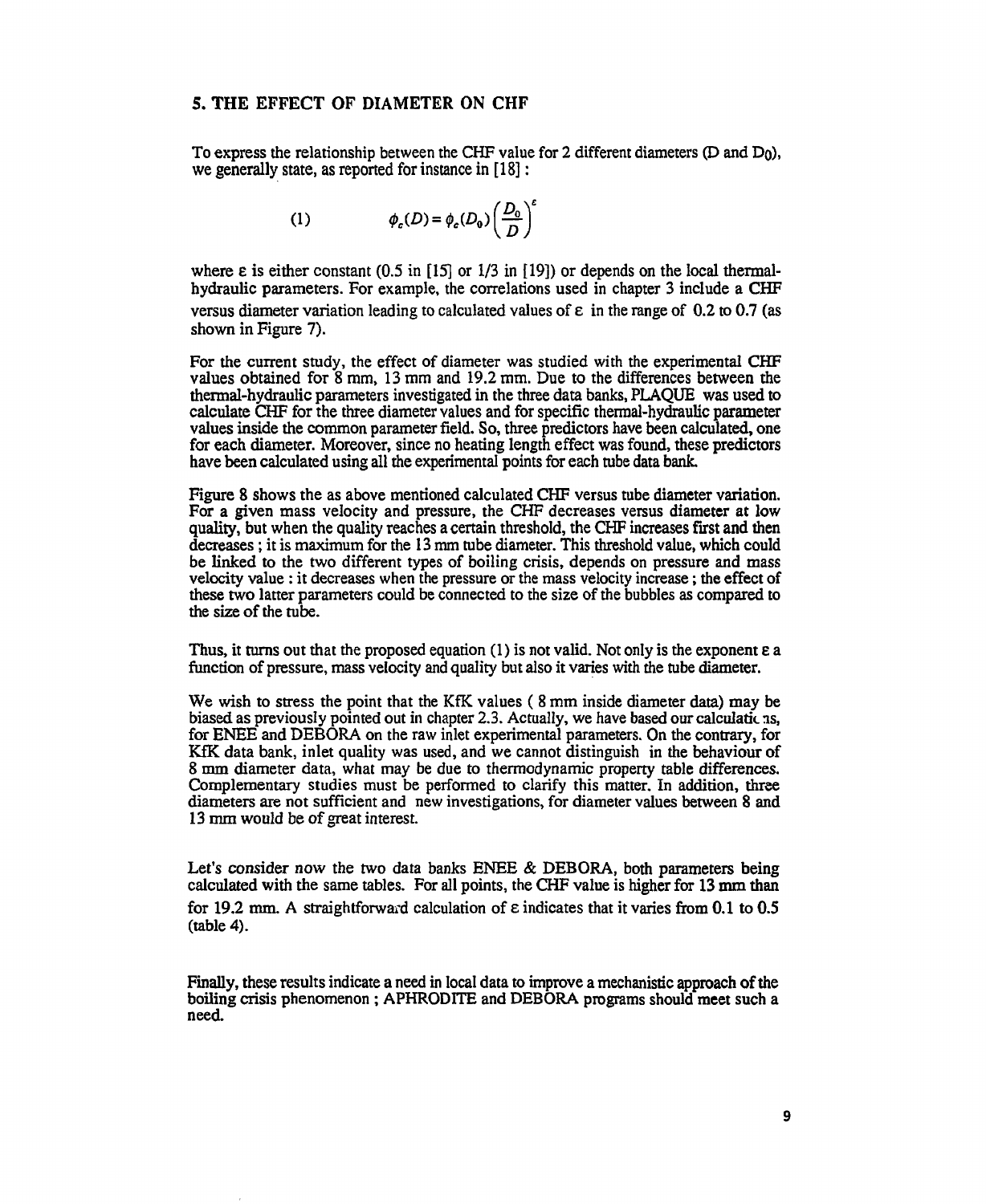## 6. PRELIMINARY TEST OF THE WEISMAN MODEL

A critical review of different theoretical models is being carried out. This study reveals two deficiencies :

- a lack of physical information to understand the mechanisms involved in CHF,

- a lack of validated constitutive laws (based on local data) to get reliable closure relationships.

Two models seemed to be interesting to be tested : Katto's model [20] and Weisman & Pei's one [21]. In a first phase, we have tested Weisman & Pei model. In this model, the flow is supposed to be separated into two parts : the bubbly layer and the core region. Turbulent exchange between these regions is considered as the limiting mechanism leading to CHF, which is supposed to occur when the void fraction is equal to 0.82 close to me heating wall. The calculations have been compared with the ENEE experimental values in the parameter ranges located in the validity field of the model. For 175 tested points, the averaged calculated to experimental CHF ratio is 1.007 and the RMS equals 0.311, (as illustrated in Figure 9). This is not so bad regarding the fact that the data have been obtained in R12. Different friction factor correlations have been used, they appeared to have no influence on the results.

Then, to improve this model, the prediction-to-measurement ratios were plotted successively versus CHF and the thermal-hydraulic parameter values to identify the weak points. As far as CHF and quality are concerned, no link could be found (see in Figure 10). But, it appears that this ratio decreases when the mass velocity or the pressure increases (Figures 11 and 12). Furthermore, the higher the pressure, the lower the scatter. So, future improvements of this model could be by better taking into account these two parameters.

#### 7. CONCLUSION

Three R12 data banks for a vertical cylindrical tube, with pressure, mass velocity and quality in the same ranges, were analysed. A preliminary analysis of the results shows that great care must be taken in choosing the fluid thermodynamic property tables used for the calculations and that no acceptable results were obtained with classical CHF correlations.

This study shows interesting prospects for predicting and modelling the CHF. Some major assumptions such as the absence of a heating length effect (at least, for the studied length to diameter ratio, i.e. greater than 55) is clearly confirmed, on the basis of homogeneous and quality controlled data.

As far as the variation of CHF with the tube diameter is concerned, we have found that :

- this effect is closely linked to the thermal-hydraulic parameters,
- CHF does not always decrease with increasing diameter, as usually stated.

Some indications for studying the variation of CHF with the tube diameter are suggested : a more accurate analysis of the tube diameter effect would require more quality controlled CHF data banks, particularly with diameter in the range of 8 mm to 13 mm.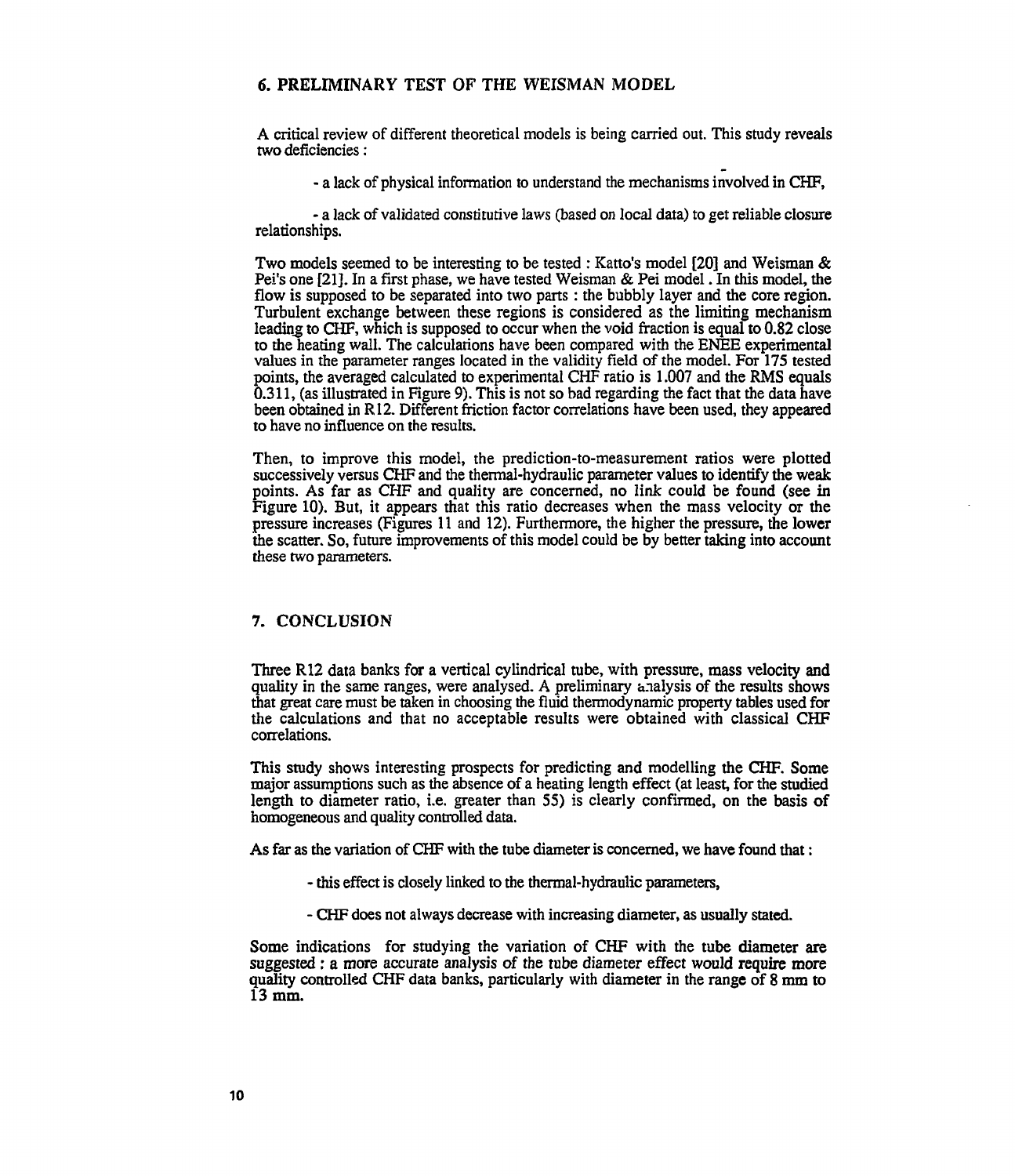Finally, the first attempt made with the physically based Weisman & Pei model is encouraging. Nevertheless, this model has to be improved : a better modelling of the mass velocity and local pressure effects seems to indicate promising avenues of research. This model, as well as many correlations and CHF tables, may be used for rough calculations in most industrial applications. But, where very accurate predictions are required, such as for nuclear power plants, we have to rely on thermal-hydraulic and geometric parameters close to realistic values, and to use very specific predictors.

## 8. NOTATIONS

| D                                      | m                                                                                 | Tube diameter      |  |  |  |
|----------------------------------------|-----------------------------------------------------------------------------------|--------------------|--|--|--|
| $\mathbf{D}_0$                         | m                                                                                 | Reference diameter |  |  |  |
| G                                      | kg/m <sup>2</sup> s                                                               | Mass velocity      |  |  |  |
| L                                      | m                                                                                 | Tube length        |  |  |  |
| $\mathbf P$                            | Pa                                                                                | Pressure           |  |  |  |
| X                                      |                                                                                   | quality            |  |  |  |
| Фc                                     | W/m <sup>2</sup>                                                                  | Critical heat flux |  |  |  |
| ε                                      |                                                                                   | exponent in $(1)$  |  |  |  |
| <b>CHF</b><br><b>RMS</b><br><b>PLO</b> | stands for Critical heat flux<br>stands for Root Mean Square<br>stands for PLAQUE |                    |  |  |  |

## 9. REFERENCES

- [1] BOREE J., FABRE J., CHARNAY G., FREYDIER P., CHEN O. *Boiling water flows. A local wall heat transfer model for use in an eulerian 3-D computer code.* 2nd Icone Conference, SAN FRANCISCO (1993).
- [2] SOUYRIA., CONAN S., PORTESSE A., TREMBLAY D. *Mean features of the Aphrodite boiling crisis experimental program and analysis of the CHF tests performed on a vertical tube mock-up.* European two-phase flow group meeting. STOCKHOLM (1992).
- [3] SOUYRI A., CONAN S., PORTESSE A., TREMBLAY D. *The Aphrodite program. Analysis of the first CHF tests performed on a vertical tube.* NURETH 6 meeting . GRENOBLE 1993. (to be published).
- [4] HERER C. *3-D measurements in nuclear fuel bundles using laser Doppter velocimetry.* ASME/TSME Fluids engineering conference. PORTLAND, OREGON (1991).
- [5] GARNIER J. *Measurements of local thermal-hydraulic parameters in R12 simulating PWR conditions from one-phase flow until critical heat flux conditions.* European two-phase flow group meeting. HANOVRE (1993). (to be published).
- [6] AYED R., BOURTEELE J.P. *FC, the FRAMATOME correlation for critical heat flux in pressurized water reactor rod bundles.* European two-phase flow group meeting. HANOVRE (1993). (to be published).
- [7] CHENG X. *Experimentelle Untersuchungen zur kritischen Heizflachenbelastung in 8 mm-Kreisrohren und in 7-StabbUndeln.* Institut fur **Reaktorbauelemente. Projekt** Nukleare Sicherheitsforschung. Kernforschungszentrum **KARLSRUHE. (1991).**

**11**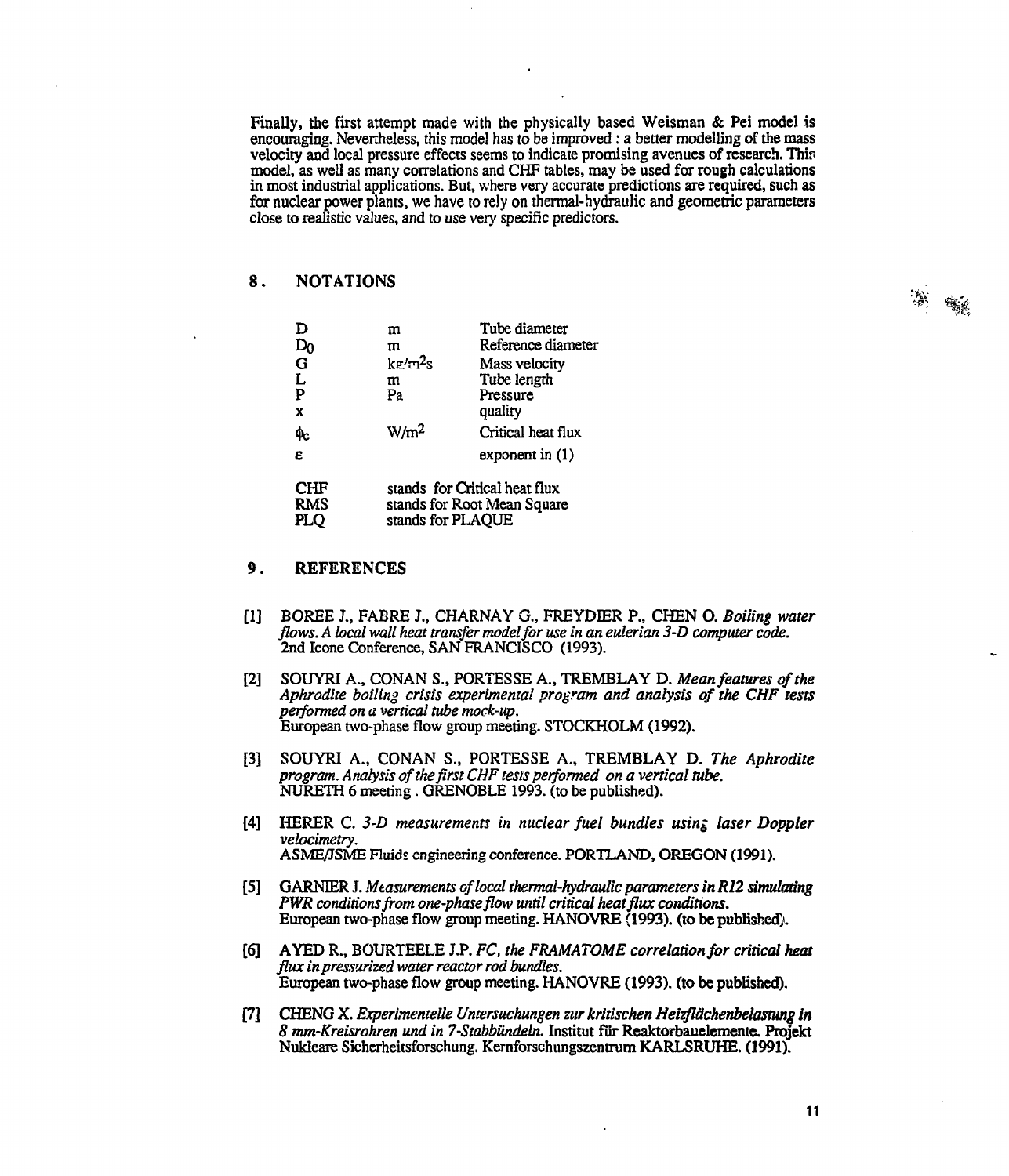- **[8]** de CRECY F. *Pseudo-cubic thin plate type spline method for analysing experimental data.* European two-phase flow group meeting. ROME (1991).
- [9] STEWART R.B., JACOBSEN R.T., PENONCELLO S.G. *ASHRAE. Thermodynamic Properties of Refrigerants.* American Society of Heating, refrigerating and Air Conditioning Engineers, Inc. (1986).
- [10] ATOCHEM *Propriétés thermodynamiques du FORANE12.* Centre d'Application de Levallois. AC 665.
- [11] TONG L.S. *Heat transfer mechanisms in nucleate and film boiling.* Nucl. Eng. Design 21:1 (1972).
- [12] BIASIL., et al. *Studies on burnout. Part 3.* Energy Nucl. 14:530 (1967).
- [13] GASPARI G.P., et al. *A rod-centered subchannel analysis with turbulent (enthalpy) mixing for critical heat flux prediction in rod clusters cooled by boiling water.* Proceedings 5th International Heat Transfer Conference, TOKYO, JAPAN (1974).
- [14] BOWRING R.W. *Simple but Accurate Round Tube, Uniform Heat Flux Dryout Correlation over the Pressure Range 0.7 to 17 MPa.* AEEW-R-789. U.K. Atomic Energy Authority (1972).
- [15] DOROSHCHUK *Recommendations for calculating BO in a round tube with uniform heat release.* Teploenergetika22(12)66.70 (1975).
- [16] STEVENS G.F., ELLIOTT D.F., WOOD R.W. *An experimental investigation into forced convection burnout infreon, with reference to burn out in water. Uniformly heated round tubes with vertical upflow.* AEEW-R237 (1964).
- [17] AHMAD S.Y. *Fluid to fluid modelling of critical heat flux : a compensated distortion model* Int. J. Heat Mass Transfer, vol. 16, pp 641-661 (1973).
- [18] ZEGGEL W., BETHKE S., GROENEVELD D.C., ERBACHER FJ. *Analysis of round tube CHF tables.* European two-phase flow group meeting. STOCKHOLM (1992).
- [19] GROENEVELD D.C., CHENG S.C., DOAN T. /956 *AECL-UO critical heat flux lookup table.* Heat transfer Engineering, vol7, N°l-2 pp46-61 (1986).
- [20] KATTO Y. Prediction of critical heat flux of subcooled flow boiling in round tubes. Int. J. Heat Mass Transfer, vol. 33, N°9, pp 1921-1928 (1990).
- **[21] WEISMAN J-, PEI B.S.** *Prediction of critical heat flux inflow boiling at low qualities.* Int. J. Mass Transfer, vol. 26, pp 1463-1476 (1983).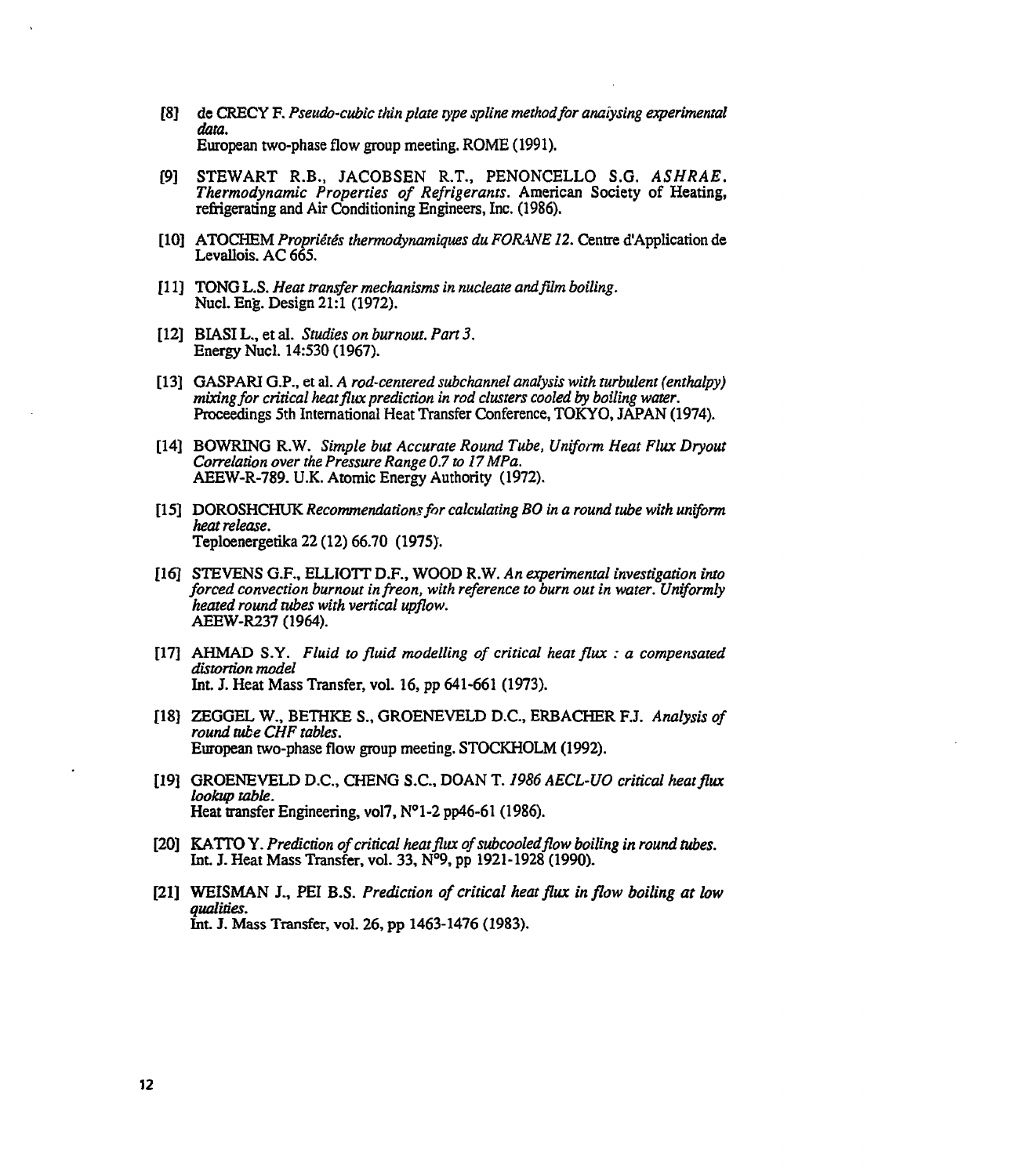| Data bank           | Tube<br>diameter<br>(m) | Length<br>(m) | Pressure<br>(MPa) | Mass<br>velocity<br>(kg/m2s) | Quality                | <b>Number</b><br>points<br>of |
|---------------------|-------------------------|---------------|-------------------|------------------------------|------------------------|-------------------------------|
| <b>CHENG</b>        | 0.008                   | 0.688         | 1. to 3.          | 1000. to 6000.               | $-0.4 \text{ to } 0.3$ | $72*$                         |
| DEBORA 1            | 0.0192                  | 3.5           | 1.5 to 3.         | 1000. to 5000.               | $-0.4$ to 0.4          | 146                           |
| DEBORA 2            | 0.0192                  |               | $1.5$ to 3.       | 1000, to 5000.               | $-0.8$ to 0.2          | 35                            |
| <b>ENEE.A&amp;B</b> | 0.013                   | 6             | 1.103.5           | 700. to 5500.                | $-0.1$ to $0.5$        | 257                           |
| <b>ENEE.C</b>       | 0.013                   | 3.5           | 1. to 3.5         | 700. to 5500.                | $-0.4$ to 0.5          | 246                           |
| <b>ENEE.D</b>       | 0.013                   | 1.2           | 1.5 to $3.5$      | 2700. to 5500.               | $-0.5 \text{ to } 0.0$ | 19                            |

**Table 1 : Comparison of the three CHF Data bank parameter ranges.** *(\* only 72 selected points were used from all the available data.)*

|                 |   |                     | W3                    | <b>BIASI</b> | CISE-4<br>c | <b>BOWRING</b>       | DOROSHCHUK            |                    |
|-----------------|---|---------------------|-----------------------|--------------|-------------|----------------------|-----------------------|--------------------|
|                 |   |                     | 1.249                 | 0.964        | 0.928       | 0.925                | 1.138                 | mean value         |
|                 |   | <b>DEBORA 2</b>     | 0.253<br>$\mathbf{a}$ | 0.100        | 0.129       | 0.109                | 0.175<br>$\mathbf{a}$ | standard deviation |
| <b>HEATED</b>   | ⊷ |                     | 19                    |              | 23          | 35                   | 22                    | validated data     |
| <b>LENGTH</b>   |   |                     | 0.877                 | 0.942        | 0.991       | 1.101                | 0.940                 | mean value         |
| <b>EFFECT</b>   | ⊷ | DEBORA 1            | 0.091<br>$\mathbf{a}$ | 0.190        | 0.112       | 0.107                | 0.141<br>$\mathbf a$  | standard devistion |
| <b>TUBE</b>     | ⊷ |                     | 65                    | 56           | 103         | 146                  | 118                   | validated data     |
| <b>DIAMETER</b> |   |                     | 0.741                 | 0.904        | 1.118       | 1.116                | 0.838                 | mean value         |
| <b>EFFECT</b>   | ➡ | <b>ENEEC</b>        | 0.160                 | 0.251        | 0.272       | 0.233                | 0.143                 | standard devistion |
| <b>HEATED</b>   | ⊷ |                     | 55                    | 30           | 127         | 197                  | 125                   | validated data     |
| <b>LENGTH</b>   |   |                     | 0.752                 | 1.155        | 1.229       | 1.269                | 0.954                 | mean value         |
| <b>EFFECT</b>   | ➡ | <b>ENEE A&amp;B</b> | 0.185<br>b            | 0.514        | 0.302<br>b  | 0.266<br>$\mathbf b$ | 0.208 <sub>b</sub>    | standard deviation |
|                 |   |                     | 26                    | 81           | 119         | 197                  | 96                    | validated data     |
|                 |   |                     | 0.860                 | 0.861        | 0.991       | 0.985                | 0.847                 | mean value         |
|                 |   | CHENG X.            | 0.080                 | 0.123        | 0.275       | 0.230                | 0.076                 | standard devistion |
|                 |   |                     | 32                    | 24           | 59          | 72                   | 62                    | validated data     |

**a) limiting range for diameter : 17.8 mm**

**b) limiting range for beated length : 3.7 m**

**c) limiting range for pressure : 5.0-6.9 MPa**

**VALIDITY RANGE CONSIDERED FOR CALCULATIONS (in water):**

|               | W3         | <b>BIASI</b> | CISE-4<br>с | <b>BOWRING</b> | <b>IDOROSHCHUKI</b> |
|---------------|------------|--------------|-------------|----------------|---------------------|
| P(MPa)        | < 14.5     | < 14.5       |             |                |                     |
| $G$ (kg/m2/s) | < 6800     | < 6000       | < 4100      |                |                     |
| $X(\%)$       | $-25: +15$ | 0:100        |             |                |                     |

Table 2 : Application of in-water correlation to in-R12 CHF test in tube using the STEVENS scaling laws in conjunction with ATOCHEM R12 thermodynamic tables  $_{13}$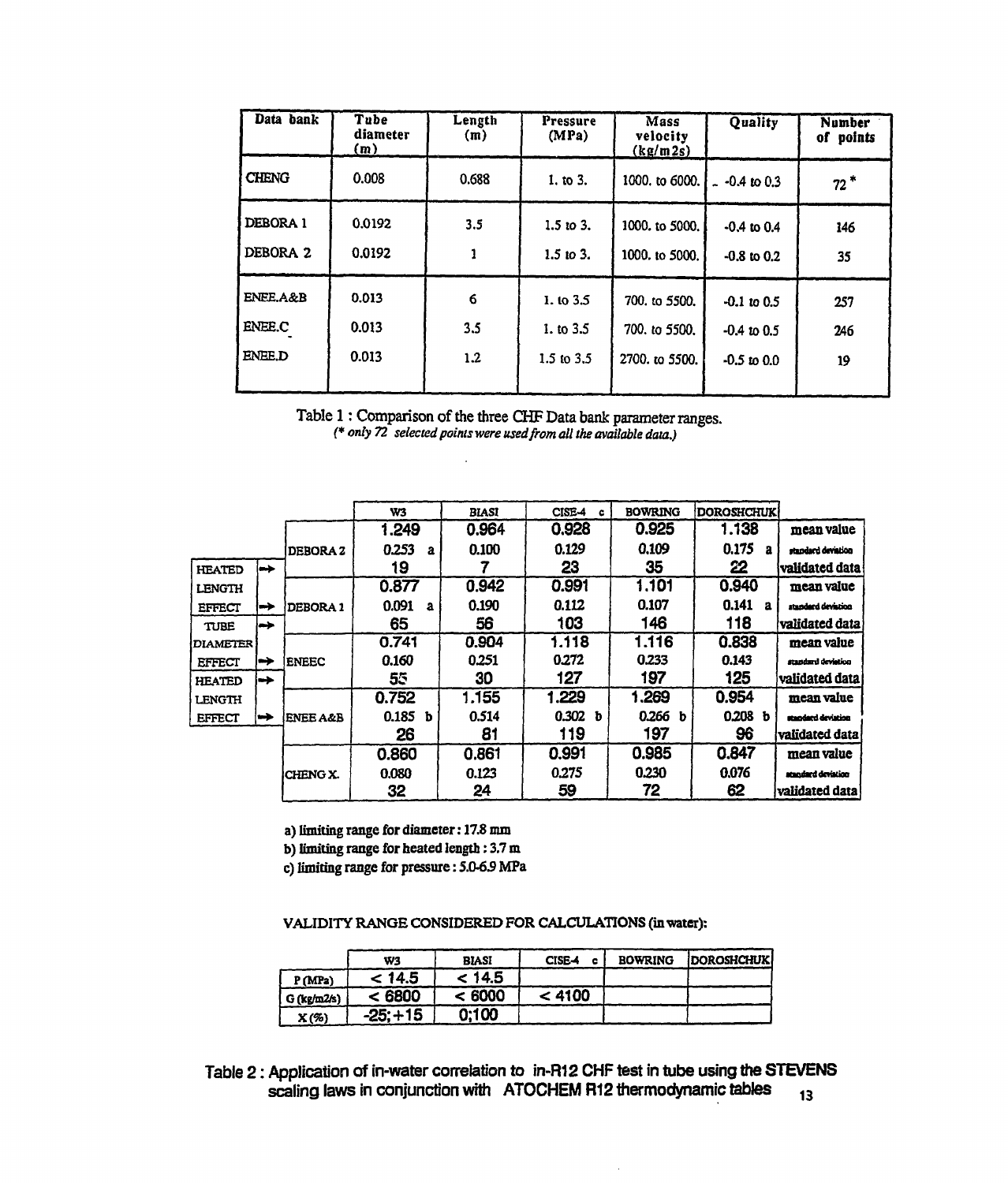| Length           | <b>Prediction/Measurement</b> |                   |  |  |  |
|------------------|-------------------------------|-------------------|--|--|--|
|                  | PLAQUE-6r                     | PLAQUE-3.5r       |  |  |  |
| 6 m              | $average = 1$ .               | average $= 0.987$ |  |  |  |
| 106 points       | $RMS = 0.003$                 | RMS = 0.063       |  |  |  |
| 3.5 <sub>m</sub> | average $= 1.01$              | $average = 1.001$ |  |  |  |
| 73 points        | RMS = 0.075                   | $RMS = 0.024$     |  |  |  |

Table 3 : Comparison of the calculations made with two predictors, built with two different length data banks.

| <b>Pressure</b> | Mass velocity | Critical quality |     |     |     |
|-----------------|---------------|------------------|-----|-----|-----|
| (MPa)           | (kg/m2s)      | $-0.1$           | 0.0 | 0.1 | 0.2 |
| 2.3             | 3000          |                  | 0.3 | 0.5 | 0.3 |
| 2.3             | 4000          | 0.2              | 0.4 | 0.3 | 0.1 |
| 2.3             | 5000          | 0.2              | 0.4 |     |     |
| 3               | 3000          | 0.2              | 0.3 | 0.3 | 0.4 |
| 3               | 4000          | 0.3              | 0.3 | 0.2 |     |
| 3               | 5000          | 0.3              | 0.2 |     |     |

**Table** 4 : Calculated value of **e** to correct CHF for diameter changing from 13 mm to 19.2 mm (analysis of ENEE and DEBORA data banks)

 $\omega$  and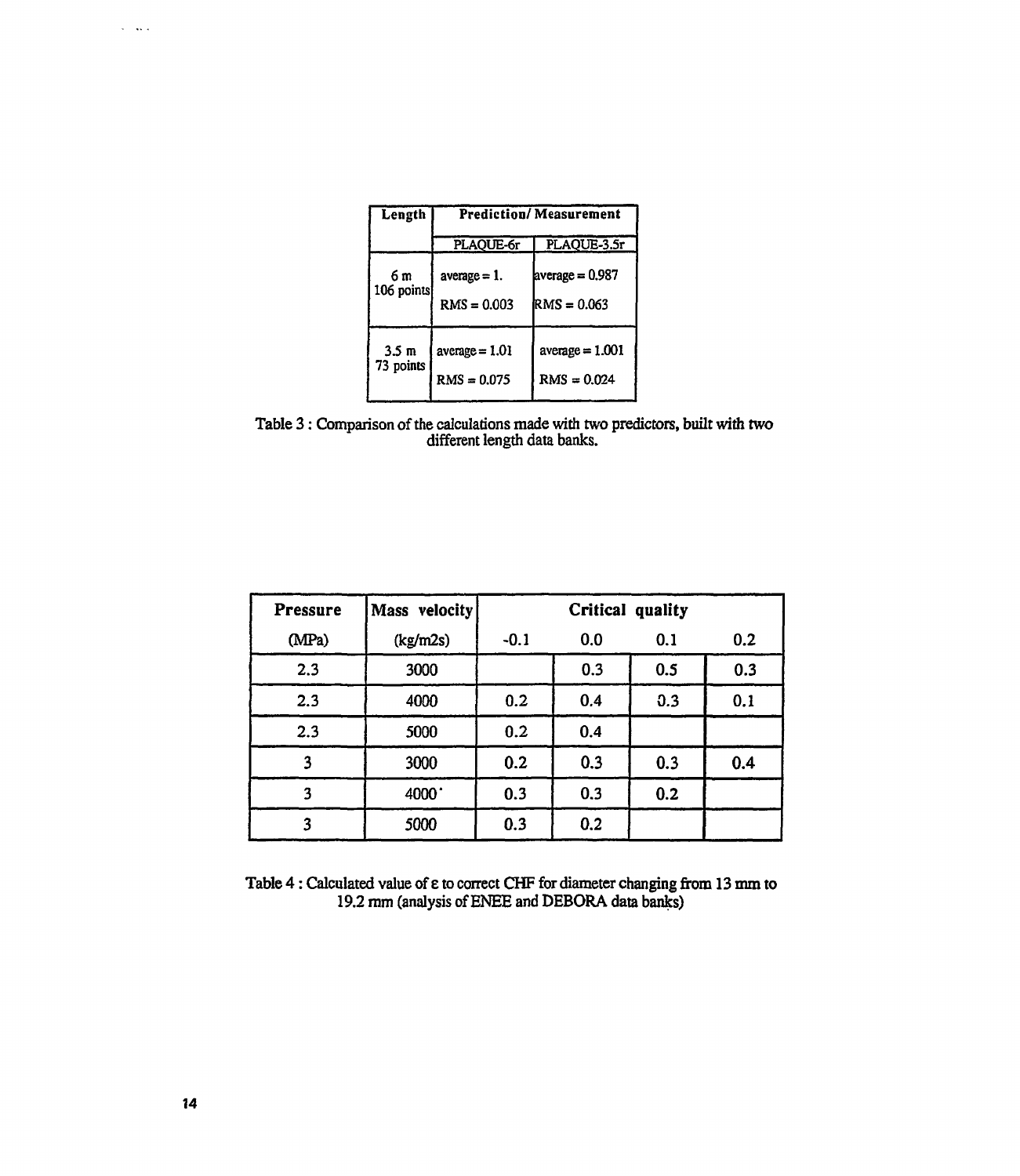

**Figure 1 - Measured CHF on DEBORA for two different heating lengths**



**Figure 2 - Experimental CEIF versus quality for ENEE experiments.**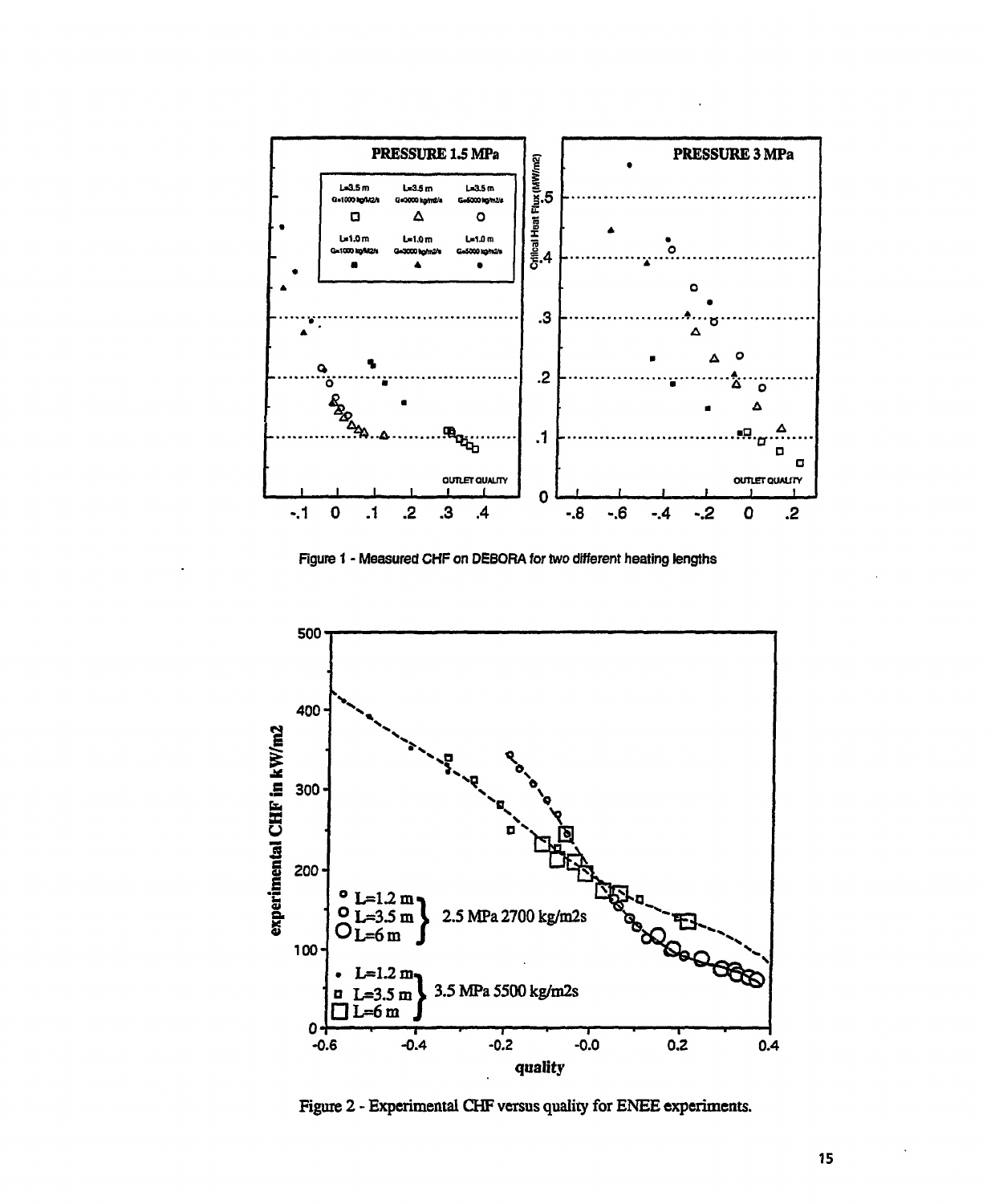

Figure 3- Comparison between calculations with PLAQUE-6r and measured CHF



Figure 4- Comparison between calculations with PLAQUE-3.5r and measured CHF



*For figures S &6, the calculations were made with thermal-hydraulic parameter values of 3 J m ENEE data bank, inside "common field"*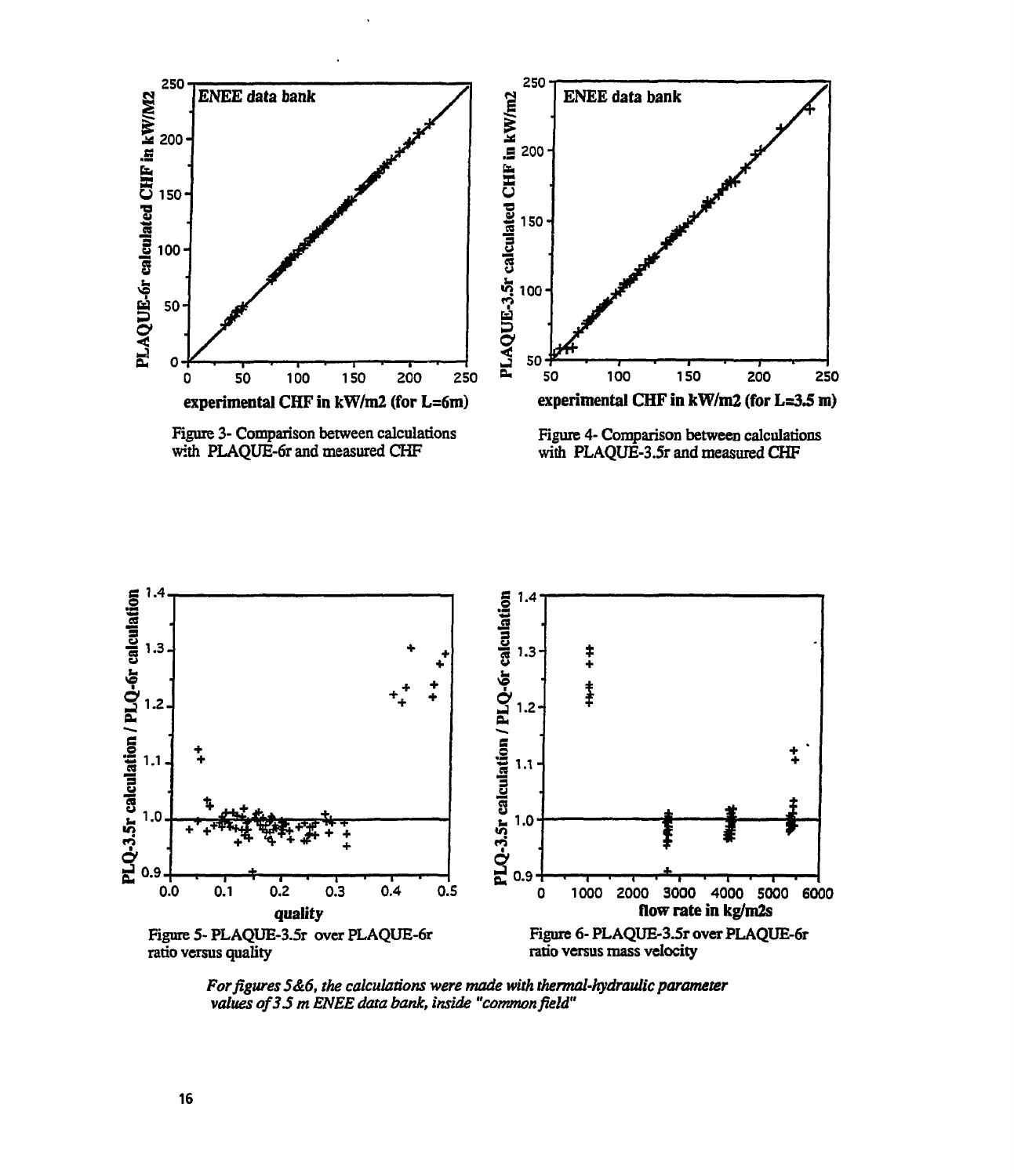

Figure 8 • Measured CHF versus tube diameter as interpolated by PLAQUE